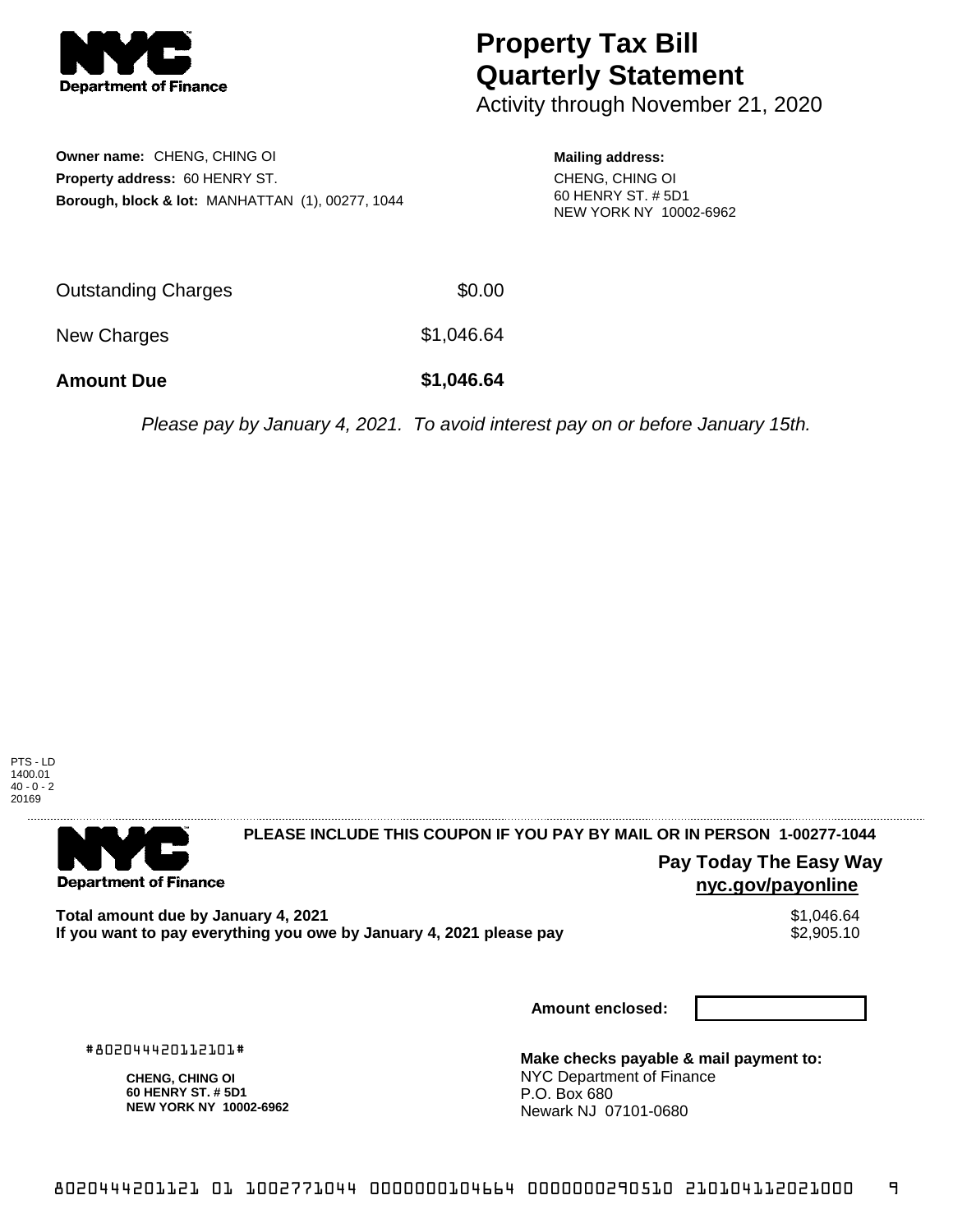

### **Previous Charges Amount**

#### **Total previous charges including interest and payments \$0.00**

| <b>Current Charges</b>                                              | <b>Activity Date</b> | <b>Due Date</b> | <b>Amount</b> |
|---------------------------------------------------------------------|----------------------|-----------------|---------------|
| Finance-Property Tax                                                |                      | 01/01/2021      | \$2,337.60    |
| Adopted Tax Rate                                                    |                      |                 | $$-77.22$     |
| Co-op Condo Abatement                                               | 09/19/2020           |                 | $$-409.08$    |
| Co-op Condo Abatement                                               | 01/01/2021           |                 | \$13.50       |
| Payment                                                             | 10/03/2020           |                 | $$-818.16$    |
| <b>Total current charges</b>                                        |                      |                 | \$1,046.64    |
| <b>Tax Year Charges Remaining</b>                                   | <b>Activity Date</b> | <b>Due Date</b> | Amount        |
| Finance-Property Tax                                                |                      | 04/01/2021      | \$2,337.60    |
| Adopted Tax Rate                                                    |                      |                 | $$-77.22$     |
| Co-op Condo Abatement                                               | 09/19/2020           |                 | $$-409.08$    |
| Co-op Condo Abatement                                               | 01/01/2021           |                 | \$13.50       |
|                                                                     |                      |                 |               |
| Total tax year charges remaining                                    |                      |                 | \$1,864.80    |
| If you want to pay everything you owe by January 4, 2021 please pay |                      |                 | \$2,905.10    |

| <b>Overpayments/Credits</b>                     | <b>Activity Date Due Date</b> |                      | Amount     |
|-------------------------------------------------|-------------------------------|----------------------|------------|
| <b>Credit Balance</b>                           |                               | 07/01/2020           | $$-409.08$ |
| <b>Credit Applied</b>                           | 10/03/2020                    |                      | \$409.08   |
| <b>Credit Balance</b>                           |                               | 10/01/2020           | $$-409.08$ |
| Credit Applied                                  | 10/03/2020                    |                      | \$409.08   |
|                                                 |                               | Total credit applied | \$818.16   |
| Total overpayments/credits remaining on account |                               |                      | \$0.00     |

### **Home banking payment instructions:**

- 1. **Log** into your bank or online bill pay website.
- 2. **Add** the new payee: NYC DOF Property Tax. Enter your account number, which is your boro, block and lot, as it appears here: 1-00277-1044 . You may also need to enter the address for the Department of Finance. The address is P.O. Box 680, Newark NJ 07101-0680.
- 3. **Schedule** your online payment using your checking or savings account.

## **Did Your Mailing Address Change?**

If so, please visit us at **nyc.gov/changemailingaddress** or call **311.**

When you provide a check as payment, you authorize us either to use information from your check to make a one-time electronic fund transfer from your account or to process the payment as a check transaction.